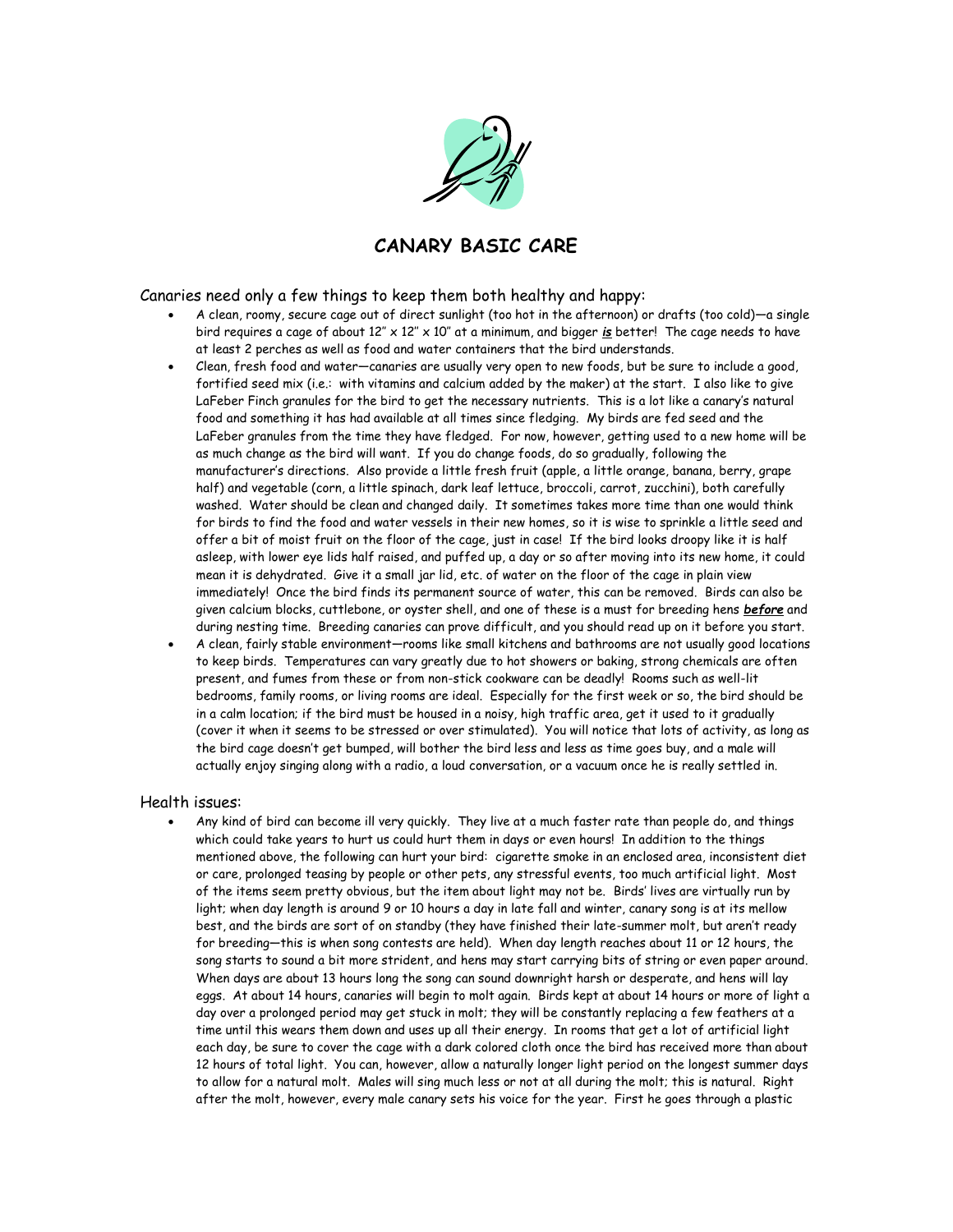voice period when he experiments and forms his song (this is especially true for birds going through their first molt). It is said that canaries are excellent mimics, and it is at this stage that your bird could pick up stray sounds or wild bird calls. Some people play recordings of good canary singers at this time to help make their birds' songs the best they can be. However, unless a male canary has what is called song intelligence which he inherits from his parents, he will never be able to sing a complete typical song for his particular breed or variety. Each breed or variety (and sometimes even strain) will have its own proper song, and it will have an effect to expose a roller to a waterslager song or a waterslager to a timbrado song, etc. at the formative period. Later his song pattern will solidify into the notes and tours he will use for the next year. One should never attempt to train show birds or birds which will act as tutors with a recording as the song will never sound as good as one learned from a real bird which is related to the student.

- You should be on the lookout for the following signs of illness: puffy feathers, wheezing, sneezing, loose stool over a long period, and change of appetite. Illness can move very quickly, so consult a veterinarian, a knowledgeable bird professional, or good bird care book immediately.
- If given proper care, a canary may live for 10 to 15 years and continue to sing into old age.

#### More than one bird?

- Even 2 males which have been raised together should not be housed in the same cage. Peace may reign for a while but eventually territorial instinct will come back and fighting will occur. The best way to enjoy 2 male canaries is to house them apart in such a way that they can hear, but not see, each other. This method will take full advantage of a canary's natural instinct to let competing male neighbors know that he is defending a territory. In the wild, songbirds sit within their territories calling to their rivals all day long, and by this method you can get much more singing from your birds.
- A male/female pair can be housed together all year once they have been properly acclimated to each other. Remember a bird that has been housed alone will think of its cage as a territory to be defended, so gentle introductions will be necessary when putting birds together. Start by housing the birds next to each other in separate cages until they are used to each other. This can be quick or take days and days to accomplish**. It should be noted that one of the reasons a bird sings is the need to find a mate; in this housing method that need is met, so the male may sing somewhat less than if housed alone.** The pair will eventually nest, so the male and female should be of the same breed or variety to ensure that any young are of good quality.
- Group housing will work with canaries as long as they are not crowded into too small a space. Any squabbles will usually be fairly minor and temporary. The social interaction of 3 or more birds will usually prevent any one bird picking on any other individual for long. In this situation only one dominant bird will sing most often (not necessarily your best singer either) unless song perches or other ways of blocking the birds' view are used. A song perch has many cardboard, plywood, or fiberboard dividers of about 4 or 5 inches square, through the centers of which a piece of doweling is run; the dividers are then set at about 3 or 4 inches apart. This will allow a number of birds to sit on the same perch and not be seen by each other. Be sure that the cage is large enough for the number of birds you are planning to keep in it.

## **THE SPANISH TIMBRADO**

When one begins to analyze the characteristics of this breed's song, one will immediately see that it is made up of three distinct styles of performance, each of which has its own charm. The three styles are known as *clasico*, *intermedio*, and *floreado*. Although these three styles can sound very different, they are thought of as 3 song lines of the one timbrado breed. The *clasico* songed birds are referred to by this term because their style of song was the first to be presented to the COM (Worldwide Ornithological Confederation) and was the one accepted by that group. However, the other 2 song lines are at least as old and just as well established. It should be noted here that often a Spaniard's preference for one song type over another is very strong and related to what region of Spain he lives in because the three lines were developed and promoted in different areas. I will come back to this somewhat sticky point after a little history.

The history of canary culture goes back further in Spain than anywhere else. Once the Spanish crown took over the Canary Islands in the late 1400's, the local song birds began to be imported to the mainland. Along with exotic products from a growing empire and American gold, these birds took their place among the things a truly sophisticated and wealthy Spaniard thought necessary for a satisfying life. Soon it became a popular fad to